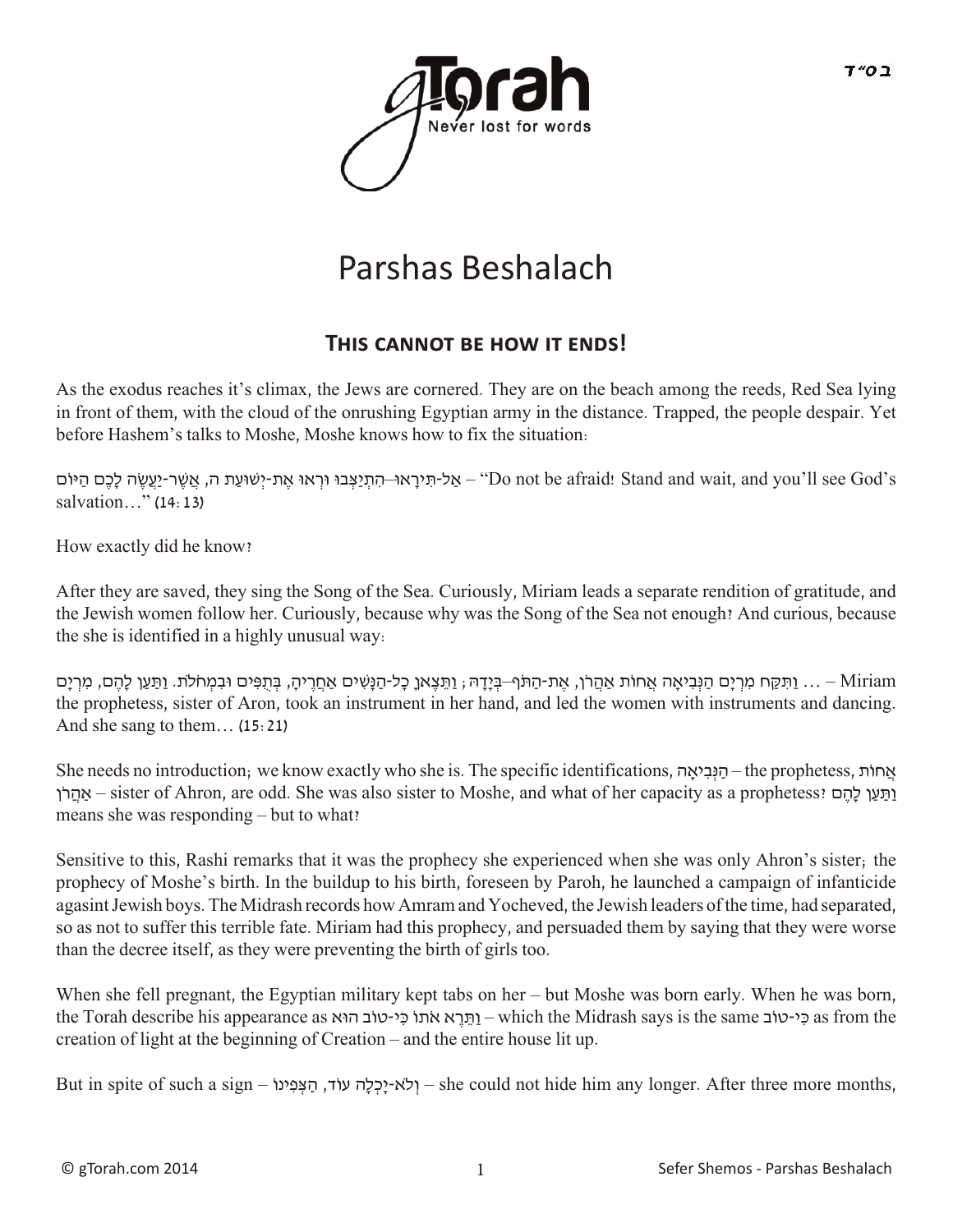which would have been the full term, the Egyptians were looking for her, to see what she had given birth to. She had to abandon the child, prophesied about by her daughter. She placed the boy into a box, and placed him in the river. The Torah implies she could not bear to watch – and who could? What chances would one give a child in a box in a crocodile infested river, in the Egyptian heat, with the army looking for him no less:

(2:4)...Airiam stood and waited from afar, to know what would be of him) - וַתֵּתַצַּב אֲחֹתוֹ, מֵרָחֹק, לְדֵעָה, מַה-יֵּעָשֶׂה לוֹ

The emphasis is on Miriam – Miriam stayed; when Yocheved would not. The thought process is very simple – she had not had a new prophecy, and she was but a child herself. But there is one pure, overarching thought that guides her:

"This cannot be how it ends..!"

And she is not wrong. The daughter of the Jew's oppressors shows up, which would ordinarily be the absolute worst thing that could happen, but she displays compassion for the boy, and takes him in. The ultimate victory is clutched from the jaws of defeat itself.

Years later, Moshe knew what to tell the Jews, because it had happened before; it was the same story! One Jew and one Egyptian, among the reeds, by the water, hope fading; all the Jews and all the Egyptians, among the reeds, by the water, hope fading. It is the same. "This cannot be how it ends..!" He tells them that he has been in this exact  $situation$  before; so $\gamma$ הְתַיַצְבּוּ וּרְאוּ Just watch!

Now, so many years after her prophecy, Moshe has saved their people, and it is her celebration, more than theirs, because this is the conclusion of her prophecy.

It emerges why וַתֵּעַן לַהֵם, מִרְיַם – it was her response, because it was her they were learning from.

They had to learn her faith – "This cannot be how it ends..!".

Just watch.

## **Faith and Salvation**

As the newly liberated Jews flee Egypt, their former captors gave chase:

ּוּפַרְעֹה הִקְרִיב וַיִּשְׂאוּ בְנֵי יִשְׂרָאֵל אֶת עֵינֵיהֶם וְהִנֶּה מִצְרַיִם נֹסֵעַ אַחֲרֵיהֶם וַיִּירְאוּ מְאֹד וַיִּצְעֲקוּ בְנֵי יִשְׂרָאֱל אֱל ה near, and the children of Israel raised their eyes, and Egyptians were pursuing them. They were terrified, and they cried out to the Lord. (14:10)

Although the Torah clearly intends to mean that he drew near i.e. that he and his army approached, it doesn't actually say that at all. It says הקריב – a word used for sacrifices, meaning "he brought near". The Medrash says that Pharaoh was indeed מקריב – what he "brought near" was the Jews, closer to Hashem.

Why does the Torah attribute such credit Pharoah and what is it he did which deserved such high recognition?

There is a Midrash that teaches that prior to the Jews leaving Egypt, there was a debate in Heaven as to whether they should be allowed to leave. The prosecution and defense, the Kategor and Sanegor, would keep going in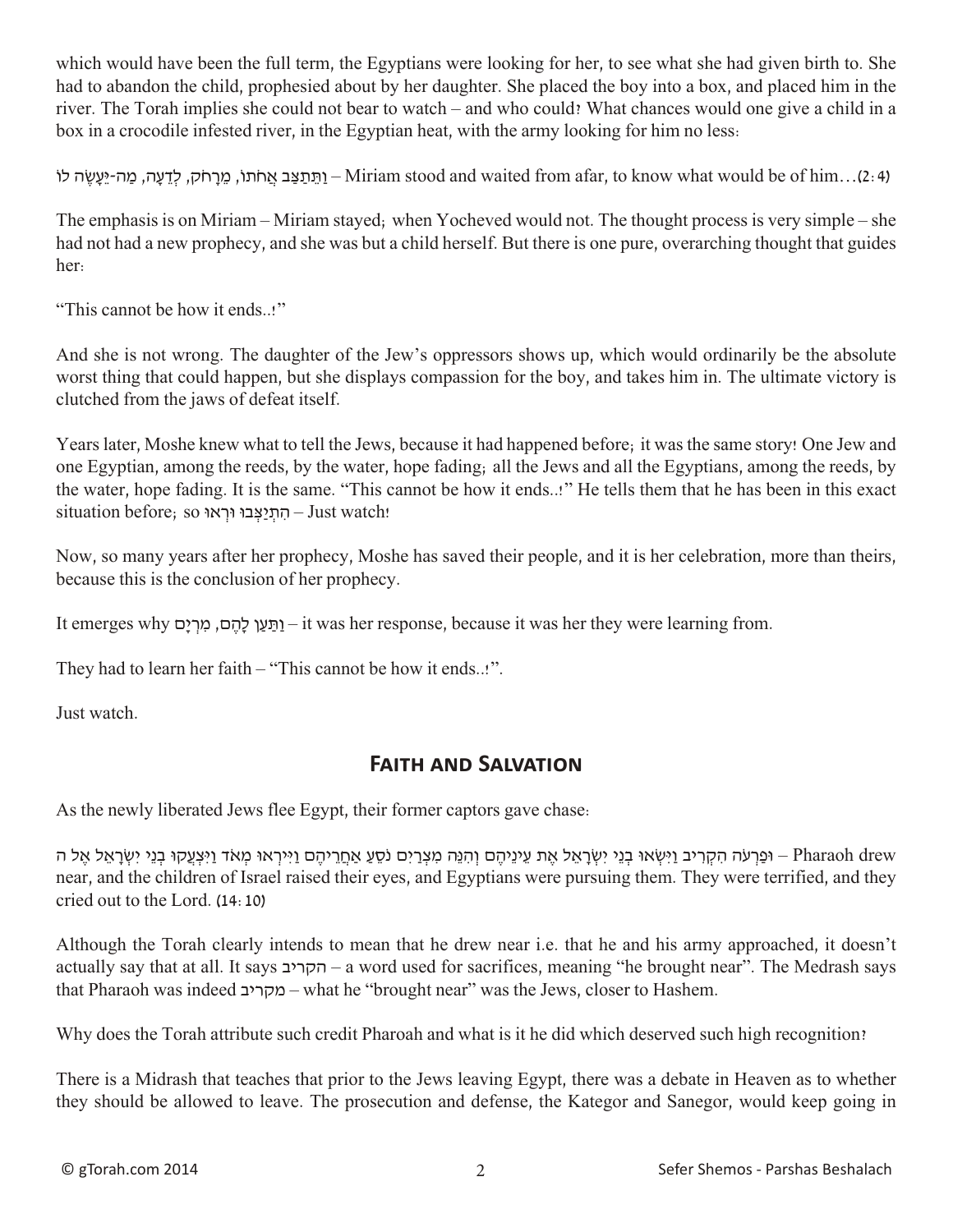circles; "The Egyptians worship idols," was countered with "So do the Jews!" – no redeeming quality could be found in the Jews favour.

The decisive factor in allowing their departure to occur was the faith placed in Hashem through deciding to follow Moshe.

Egypt recognised that their departure would be a massive loss and pursued them. Suddenly, the Jews faith evaporated:

ן-Mey said to Moshe, הַאֲבְרִי אֵל מֹשֶׁה הַמִבְּלִי אֶין קְבָרִים בְּמִצְרִים לְקַחְתָּנוּ לָמוּת בַּמִדְבַּר מַה זֹּאת עַשִׂיתַ לַּנוּ לְהוֹצִיאָנוּ מִמִצְרָיִם "Were there no graves in Egypt that you have taken us to die in the desert? What have you have done by taking us out of Egypt!?" (14:11)

Their attachment to Moshe was severed, their faith gone. They cried out to Hashem but didn't mean it – the entire episode demonstrates a lack of belief in God's providence.

Moshe prays for assistance, and Hashem replies: יָל ֵא ק ַע ְצּ ִת ה ַמ – What are you crying out to me for? Now is a time for action! This is יב ִר ְק ִה הֹע ְר ַופּ – Pharaoh brought the Jews close to Hashem; but to the exclusion of Moshe from the equation. It is no praise at all.

So Hashem responds:

יאמֶר ה אֱל מֹשֶׁה מַה תִּצְעַק אֱלֵי דַבֵּר אֱל בְּנֵי יִשְׂרָאֱל וְיִסָעוּ The Lord said to Moshe, "Why do you cry out to Me? Speak to the children of Israel and tell them to go!". (14:15)

Their salvation was not going to be based on Moshe's prayers, or theirs, as that wasn't the problem.

 their – דַ ּבֵ ּר אֶ ל בְ ּנֵי יִשְ ׂרָ אֵ ל וְ יִסָ ּעו :solution the him gave Hashem so ,established-re be to had authority s'Moshe salvation would be as it was on leaving Egypt – through displaying faith their leader.

As the Pasuk says upon their entering the Red Sea: יַאֲמִינוּ בַה וּבְמֹשֶׁה עַבְדּוֹ – They believed in Hashem and His servant Moshe. (14:31).

#### **Appreciating Nature**

One of the most incredible miracles of all times occurs, the Splitting of the Sea, and it's conclusion happens the same way it began:

יאמֶר ה אֱל מֹשֶׁה נְטֶה אֶת יַדְדְּ עַל הַיָּם וְיַשְׁבוּ הַמַּיִּם עַל מִצְרַיִם עַל רִכְבּוֹ וְעַל פָּרָשָׁיו – Hashem said to Moshe; "Stretch your hand over the sea, and the water will crash back onto the Egyptians, their chariots, and their horseriders. (14:26)

R' Shimshon Pinkus wonders why it was necessary for him to lift his hand to "close" the sea, as he did when it came to splitting it. The miracle would be over when the last Jew went ashore, and the sea returning to its normal natural state would seem to be something that just ought to "happen".

R' Shimshon Pinkus explains that Hashem was trying to teach the Jews an essential lesson about "natural" occurrences. Quite understandably, splitting the sea requires an action of some sort because it was a miracle; but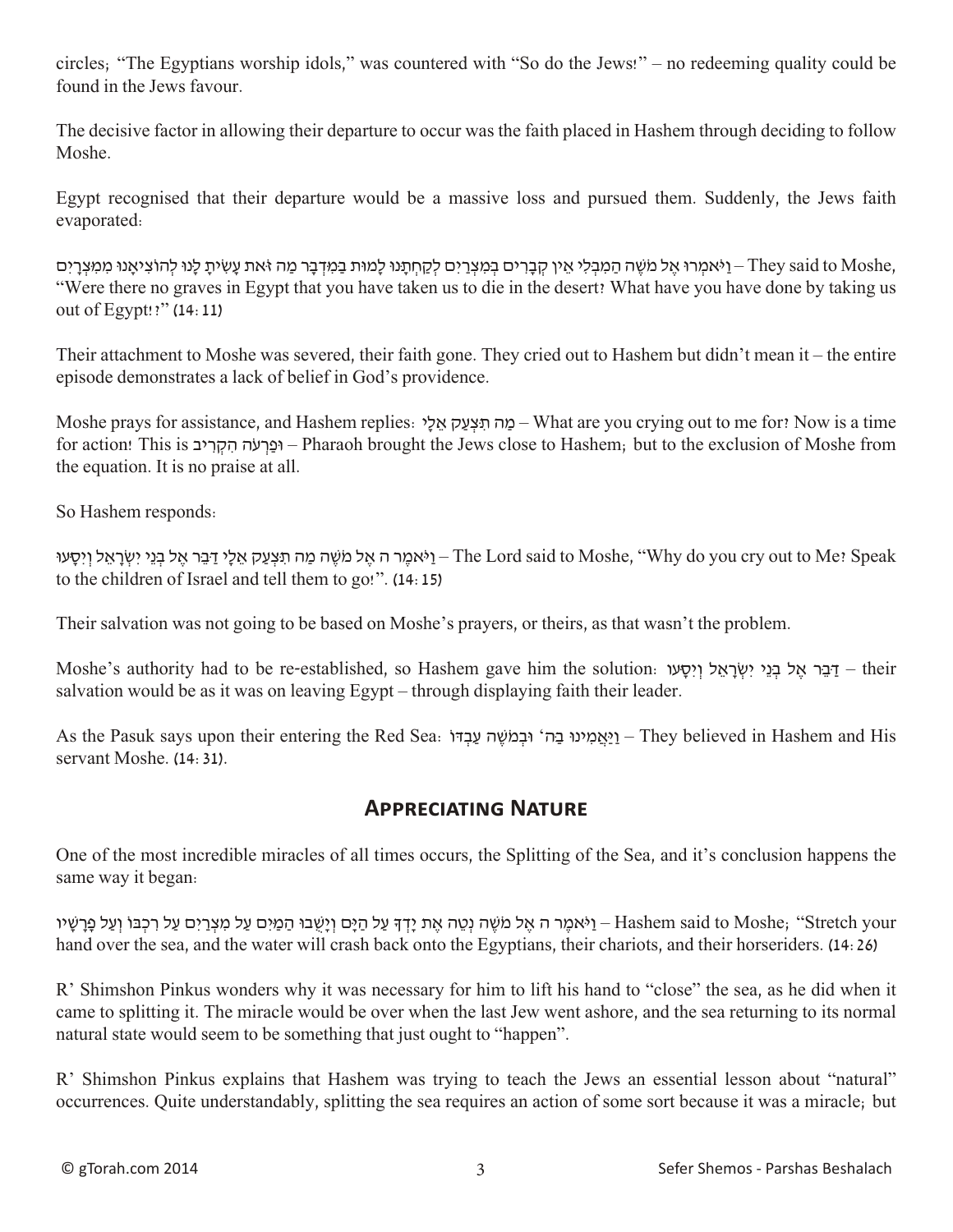the returning of the sea to its natural state is equally miraculous!

We take the laws of nature and physics for granted – Hashem was expressing that we ought not to. There is no fundamental reason which causes things to happen; it is all Hashem. This was the underlying message of Hashem's command for Moshe to stretch out his hand, in the same way, to both start and conclude the miracle.

They are the same from Hashem's perspective.

# **A Maidservant's Prophecy**

After experiencing the incredible miracle that was the Red Sea splitting, the people collectively sang Az Yashir:

וארוממנו אבי אלקי ואנוהו קלי זה – This is my God, and I will glorify Him – the God of my father – and I will exalt Him. (15:2)

The Mechilta observes how any maidservants at the sea saw things that even Yechezkel ben Buzi, who had the most vivid prophecies, did not.

Who were these maidservants? How were there any servants among the Jews, a newly liberated people?

The commentaries wonder how Chazal derived their statement. The Vilna Gaon, the Maharil Diskin and the Maskil L'David accept essentially the same view. Rashi writes that there are two parts to the passuk. The second half, that of "וארוממנו אבי אלקי", is a reference to Hashem being the God of their fathers, illustrating a relationship begun earlier than those saved at the Sea. The above commentaries explain that the word "זה" refers to both clauses; once for "ואנוהו קלי זה "and then for "וארוממנו אבי אלקי זה". However, the Jews did not leave Egypt alone. Non-Jewish servants and maidservants, a.k.a. the Eirev Rav, came along in order to convert. Unable to refer to their relationship with Hashem as beginning with their forefathers, substituted "ואנוהו קלי זה "instead. Did the Jews say both statements? Maskil L'David says they did, whereas the Eirev Rav said only "ואנוהו קלי זה". The Vilna Gaon and Maharil Diskin teach that this passuk was truly split; with the Jews saying"ואה אלקי אבי וארוממנו ", and the non-Jewish servants and maidservants saying "וא קלי ואנוהו".

The commentaries explain how Chazal understood that the maidservant saw "more" than Yechezkel. The word "זה" – "this here" – was used at the Sea to connote something concrete and direct, as opposed to the general "ואראה " – "I was shown" – used in the later prophesies. Chazal saw from this that even this maidservant, essentially any non-Jew who was there, was able to point and say "וה קלי ואנוהו"; and truly saw a greater revelation than even the greatest of the prophets; the Presence of Hashem was manifest in such a great way that one could simply point and say, "This is my G-d".

Interestingly, there is discussion amongst the Rishonim regarding the nature of Hashem's "revelation" at the Sea. Rabbeinu Bachayei writes that Chazal do not mean to say that the maaidservant had greater ability to grasp such things, nor were they wiser than Yechezkel. Hashem simply "showed" Himself more at the Sea than He ever did to Yechezkel. The Rambam disagrees; in describing the lofty levels reached by the Jews in the generation of the Exodus and the Desert travels, he writes: "The lowest of them was like Yechezkel, as Chazal say. This seems to be a reference to the statement of Chazal under discussion. Apparently Rambam understood this statement to be descriptive of the nation's spiritual heights, which enabled them to have as remarkable a revelation as they did.

According to the Rambam, two insights would appear. Firstly, that even the "lowest" Jew at that time was indeed